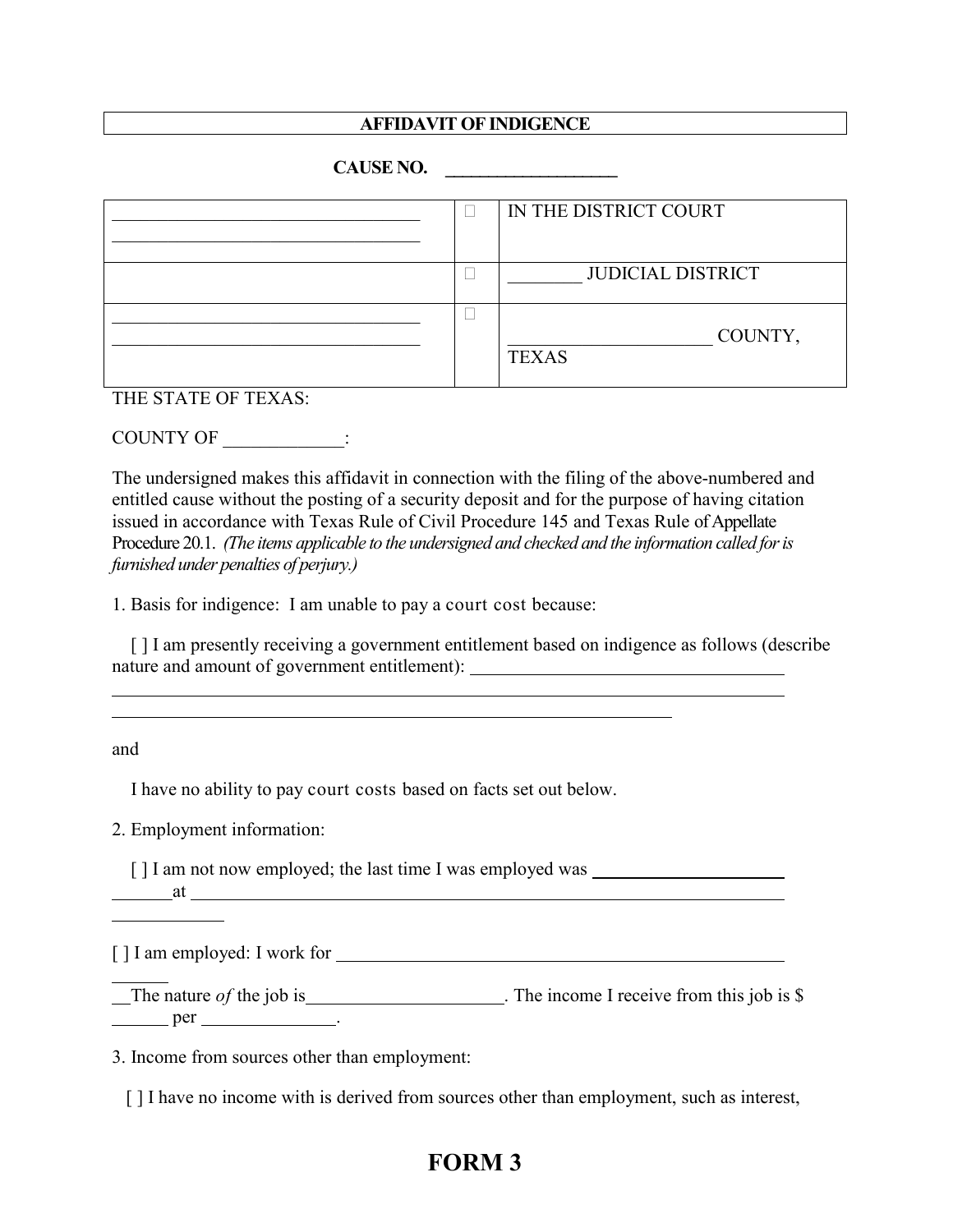dividends, annuities, etc.

[ ] I have income derived from sources other than employment as follows:

|                                                | Type of income Amount per period                       |        |
|------------------------------------------------|--------------------------------------------------------|--------|
|                                                |                                                        |        |
| 4. Spouse's Income                             |                                                        |        |
| [ ] My spouse has no income.                   |                                                        |        |
| [] My spouse has income as follows:            |                                                        |        |
|                                                | Type of income Amount per period                       |        |
|                                                |                                                        |        |
| 5. Property:                                   |                                                        |        |
|                                                | [ ] I own no property and no interest in any property. |        |
| [ ] I own the following interests in property: |                                                        |        |
| Real Estate:                                   |                                                        |        |
|                                                | Motor Vehicles:                                        |        |
|                                                | Stock and/or bonds:                                    |        |
| Cash                                           |                                                        |        |
| Other:                                         |                                                        |        |
| 6. Bank Accounts:                              |                                                        |        |
| <b>Bank</b>                                    | Type of Account                                        | Amount |
|                                                |                                                        |        |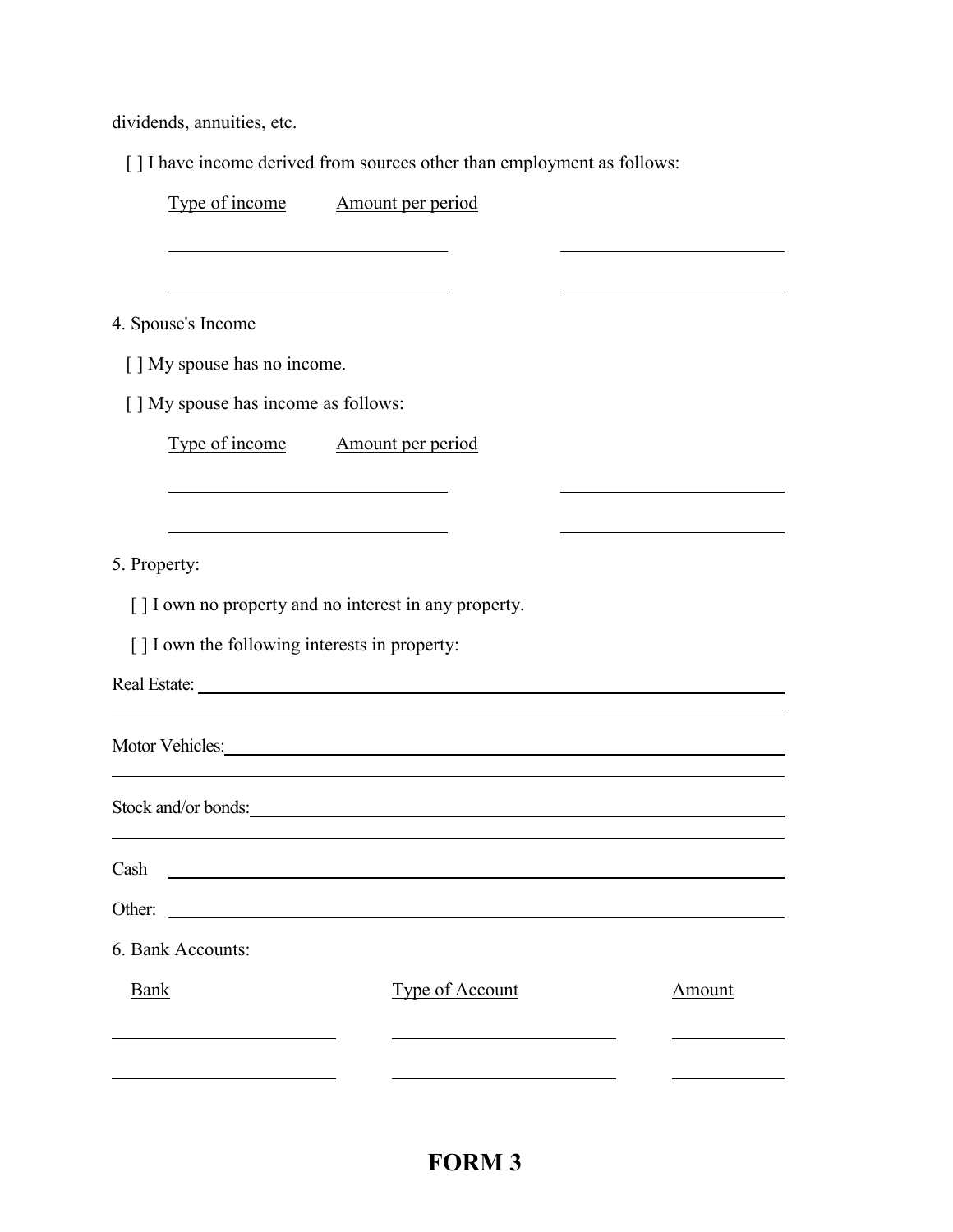7. Dependents:

 $\overline{a}$ 

| [ ] I have no dependents. |
|---------------------------|
|---------------------------|

[ j I have the following dependents:

| Name                                      | <u>Age</u> | Relationship     |
|-------------------------------------------|------------|------------------|
|                                           |            |                  |
|                                           |            |                  |
| 8. Debts:                                 |            |                  |
| [] I have no debts.                       |            |                  |
| [] I have the following debts:            |            |                  |
| Creditor                                  |            | Amount           |
|                                           |            |                  |
|                                           |            |                  |
|                                           |            |                  |
|                                           |            |                  |
| 9. I have the following monthly expenses: |            |                  |
| Type of Expense:                          |            | Amount per month |
|                                           |            |                  |
|                                           |            |                  |
|                                           |            |                  |
|                                           |            |                  |

10. Loans:

 I have attempted to obtain a loan for these costs from the following financial and/or lending institutions, but have been unable to secure such a loan.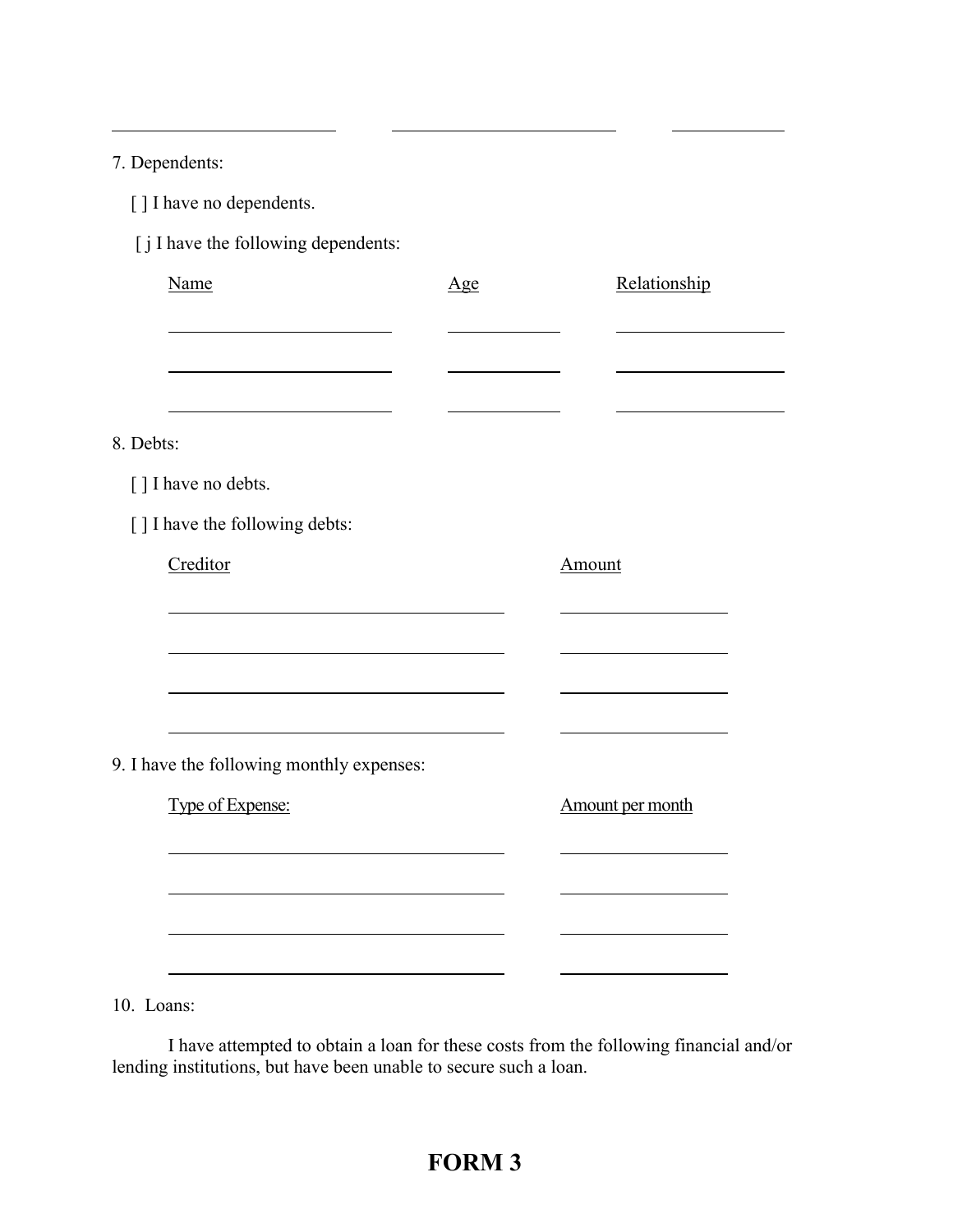| Financial Institution/Lender: | Address: |
|-------------------------------|----------|
|                               |          |
|                               |          |
|                               |          |
|                               |          |

11. Attorneys:

[] I was not represented by an attorney in this court.

[ ] I was represented by an attorney in this court, but my attorney did not charge me a legal fee for this representation.

[ ] I was represented by an attorney in this court under a contingent fee arrangement.

12. Costs:

[] No attorney has agreed to pay or advance my court costs.

[] An attorney has agreed to pay or advance my court costs under the following circumstances (explain here):

 $\mathcal{L}_\mathcal{L} = \{ \mathcal{L}_\mathcal{L} = \{ \mathcal{L}_\mathcal{L} = \{ \mathcal{L}_\mathcal{L} = \{ \mathcal{L}_\mathcal{L} = \{ \mathcal{L}_\mathcal{L} = \{ \mathcal{L}_\mathcal{L} = \{ \mathcal{L}_\mathcal{L} = \{ \mathcal{L}_\mathcal{L} = \{ \mathcal{L}_\mathcal{L} = \{ \mathcal{L}_\mathcal{L} = \{ \mathcal{L}_\mathcal{L} = \{ \mathcal{L}_\mathcal{L} = \{ \mathcal{L}_\mathcal{L} = \{ \mathcal{L}_\mathcal{$ 

\_\_\_\_\_\_\_\_\_\_\_\_\_\_\_\_\_\_\_\_\_\_\_\_\_\_\_\_\_\_\_\_\_\_\_\_\_\_\_\_\_\_\_\_\_\_\_\_\_\_\_\_\_\_\_\_\_\_\_\_\_\_\_\_\_\_\_\_\_\_\_\_\_\_\_\_\_.

I am unable to pay the costs of court. I verify that the statements made in this affidavit are true and correct..

Signed this the day of  $\frac{1}{20}$ , 20.

Affiant

| Sworn and Subscribed to before me this the | day of                              |  |
|--------------------------------------------|-------------------------------------|--|
|                                            | Name Printed:                       |  |
| Notary Public,                             | County, Tex. My commission expires: |  |

 $\overline{a}$